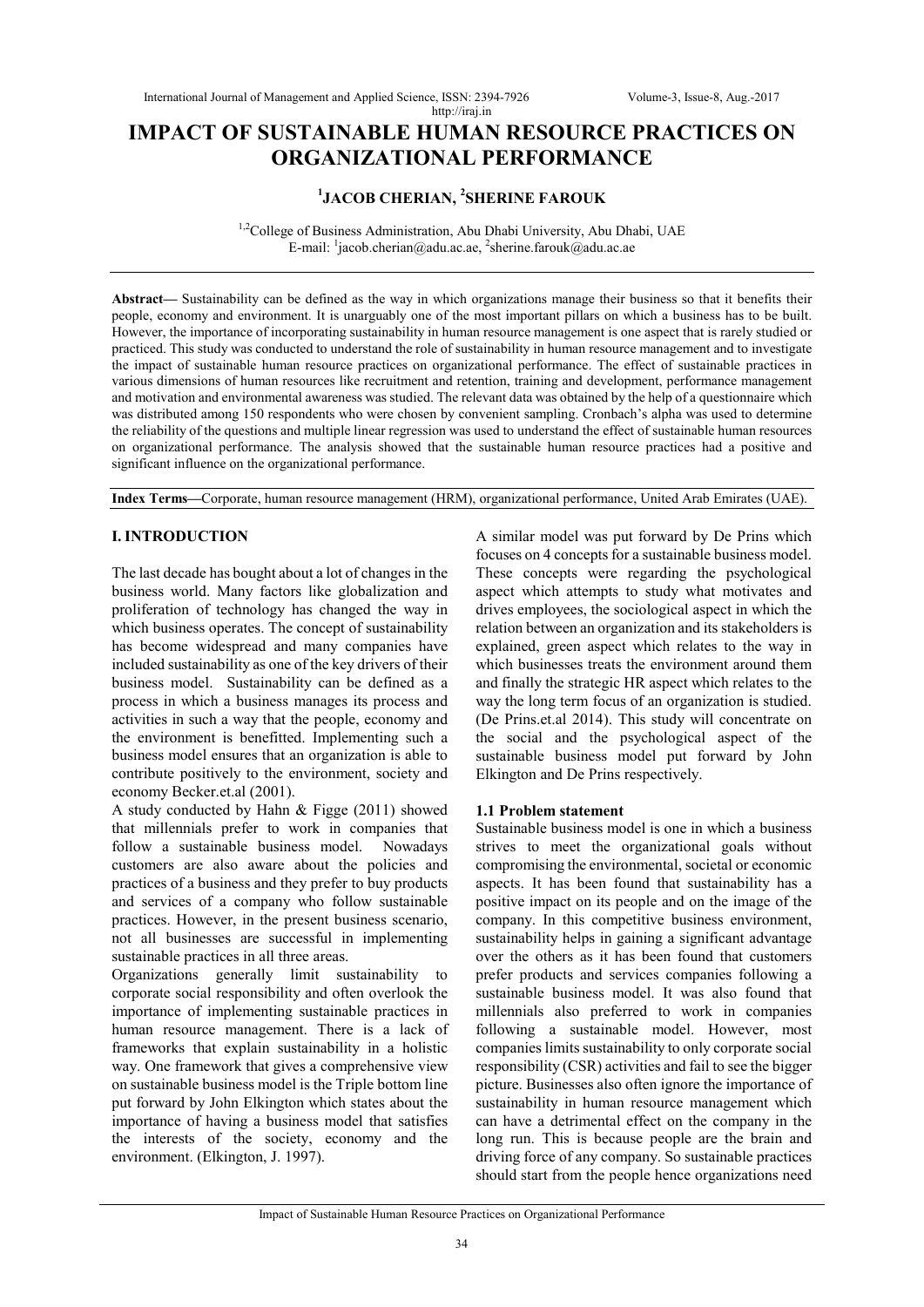International Journal of Management and Applied Science, ISSN: 2394-7926 Volume-3, Issue-8, Aug.-2017

http://iraj.in

to implement sustainable human resources policies. It is in this aspect that this paper aims to study various aspects of sustainability in human resources and its impact on organizational performance in a UAE based company.

# **1.2 Research questions**

What is the importance of sustainable human resource practices?

Does sustainable human resource practices have a significant impact on organizational performance?

# **1.3 Aim**

The aim of this paper is study in depth about sustainable HR practices and to understand its effect on organizational performance in a UAE based company.

# **1.4 Objectives**

*The objectives of this paper are:-*

To assess the effect of sustainable practices in training and development

To assess the effect of sustainable practices in performance management and motivation

To assess the effect of sustainable practices in recruitment and retention

To assess the effect of sustainable environmental awareness activities

To evaluate the effect of sustainable HR on organizational performance.

## **1.5 Significance of the Study**

Sustainability is defined as the way in which organizations should achieve profits in such a way that it is beneficial to all the stakeholders, the economy and without damaging the environment. There has been many examples where companies have misrepresented financial information, followed a business model that was harmful to the environment and have not taken care of their employees. Up until recent times, many organizations have failed to link sustainability to human resource management practices. There are very limited literature and frameworks that explains the implementation of sustainable practices in human resource management. It is in this context that this study becomes significant. This study aims to understand the various sustainable human resource practices and its impact on organizational performance. This study aims to shed more light on how organizations can implement sustainable practices in human resource management that will eventually drive the entire sustainable motives of the company in other fields. This is very significant as most companies overlook the importance of implementing sustainability in human resources which can prove to be a fatal mistake. People are the most valuable asset of any company and sustainability has to start from them.

business model has become very popular. More and more businesses are striving to implement sustainability effectively. However, sustainability can be a difficult parameter to measure as there are a very few frameworks that gives an in depth explanation about this. One such effective framework is the Triple Bottom line which was put forward by John Elkington. According to this framework, a business has to implement sustainability in the social, environmental and financial aspects. These aspects are more commonly referred to as people, planet and profits. Since the detailed study of each aspect requires extensive time and resources, this study will focus on the social and environmental aspects of sustainability.

# **1.7 Focus of the study**

This study will focus on the sustainable practices in various dimensions of Human resource management like employee recruitment and retention, employee motivation, employee engagement. It will also determine the various sustainable HR practices that an organization adopts with regard to the environment. Finally, the study will also focus on the impact of sustainable human resource management on organizational performance.

# **1.8 Limitations of the study**

This study was conducted in a limited time and by using data collected from the questionnaire. There are chances that the employees might have misinterpreted the questionnaire also

## **II. LITERATURE REVIEW**

# **2.1 Sustainability definition**

The first introduction of the concept of sustainability was in the Brundtland Commission which is also known as the World Commission of Environment and Development (WCED). This was drawn to discuss on the detrimental effects that development had on the deteriorating condition of the environment, society and the harsh consequences on the economy due to mismanagement and misrepresentation of finances. In order to promote a conducive development, Brundtland Commission went on to give one of the first definition for sustainable development and it stated that sustainable development means managing the needs and wants of the present generation without compromising the future (Our Common Future (1987). Even after the Brundtland commission, there was a lack of a strong and effective framework that would help in implementing sustainability in business organizations. Most of the existing definitions were vague and did not give a holistic view. John Elkington in 1997 put forward the concept of Triple Bottom line which was and comprehensive and holistic approach to explain the incorporation of sustainable practices in businesses. (Elkington, J. 1997).

#### **1.6 Scope of the study**

In the last few decades, the concept of a sustainable

#### Impact of Sustainable Human Resource Practices on Organizational Performance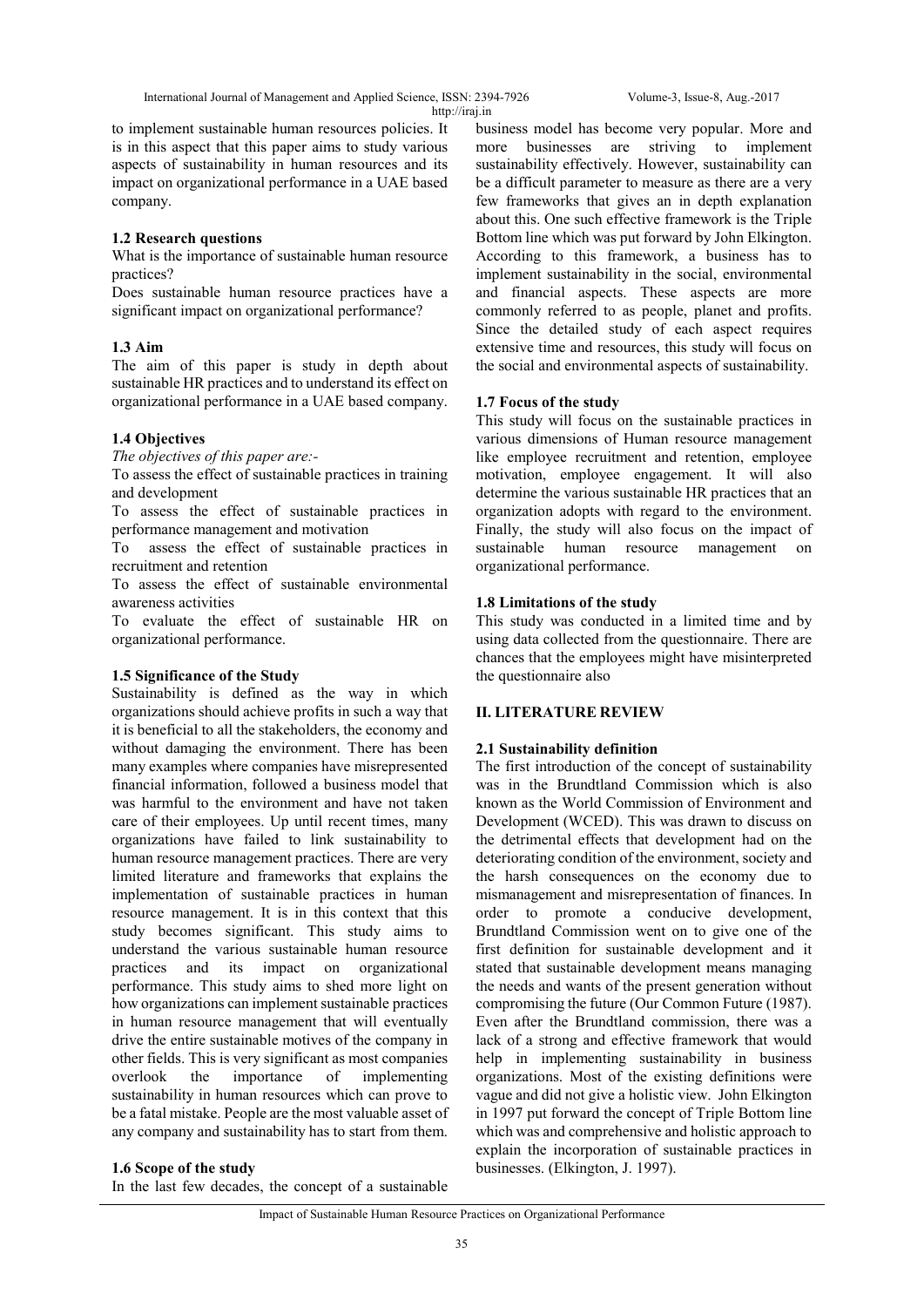According to Elkington, a sustainable business model must consider if their processes and operations would benefit the society, environment and the economy. According to this model, the society comprised of the stakeholders of a business like their employees (Goel.P, 2010).

A study conducted by Mazur .B, 2013, explained a model put forward by De Prins regarding sustainable business model. This model explains sustainability on the basis on 4 key dimensions. The first dimension is the sociological aspect which talks about the relationship between the employers and the various stakeholders. The second aspect is the psychological aspect which explains the various factors that motivates and drives employees. The third factor is the green aspect which explains about the various policies taken by the organizations regarding the environment.

## **2.2 Sustainable Human resource management**

Even though a lot of researches have been done on sustainability, not much studies have focused on sustainable human resource management. Boudreau and Ramstad (2005) stated that there are a lack of studies that relates sustainability to human resource management. Ehnert (2006) put forward a paper that studied the incorporation of sustainability in human resource management. This paper stated that sustainability in HR is a cross functional task and it involves various concepts.

According to Thom & Zaugg (2004), a sustainable HR policy focuses on implementing proper, transparent procedures for recruitment and retention, training and development, performance management and motivation and employee engagement. Based on a study conducted by the University of Bern, Switzerland, a theoretical concept of sustainable human resource management was put forward after an empirical study conducted in Swiss companies. They defined sustainable HRM as a conceptual approach and activity that is long-term oriented in developing socially viable and responsible policies for recruitment and retention, employee engagement, deployment and motivation.

Another solid reason for implementing sustainability in human resource management is given by Hahn & Figge (2011). According to their study, organizations play a key role in sustainably developing societies and organizations need to implement a sustainable business model. In such a model, organizational success is not defined only by financially. It is also measured by social and environmental factors.

This was again studied by Taylor, Osland & Egri, (2012) who stated that all the procedures and practices in the organizations should be focused on achieving sustainability. One of the key studies that was done to gauge the importance of sustainable human resource management was done by Wirtenberg, Harmon, Russell and Fairfield (2007). They conducted an extensive interviews with the top management of nine public conglomerates. These multinational companies where well known on their policies on handling environmental issues, work polices, employee management and retention. From the interviews, it was noted that implementing sustainable human resource policies helped in creating more productive and motivated workforce. This eventually led to organizational success. Some researchers have also studied on the characteristics of a sustainable organizational. According to Ehnert (2009b). Some of the features of a sustainable HR model is that it anticipates on the short term and long term effects of implementing a policy and measures organizational success in social and environmental dimensions and not just by the financial aspect. It also utilizes the power of human resource management to develop and empower employees by building a conducive work environment. Cohen et al. (2012) also put forward three aspects of a sustainable organization which is holistic employee development, wellbeing of the employees, organizational culture and leadership.

According to Pfeffer (2010), organizations should act in a sustainable way as it will benefit the companies in the long run to have sustainable business models. This is because in today's world, most of the resources are scarce. So if the companies act recklessly, they could harm their own business in the long run.

Bansal (2005) stated that implementing a sustainable business model is different from have sustainable corporate social responsible activities. CSR is just one dimension of a sustainable business model. He also put forward a resource dependent theory to explain sustainability. According to this theory, organizations by nature are dependent on the resources. The resource may be in the form of nature, human and other factors. Hence it is the responsibility of an organization to give back to the society and the people. This can be accomplished only by maintaining a sustainable business model. Bansal (2005) also drew up a co-evolution theory which explained that the survival of the organization is based on exchanging and reproducing the resources that is available to them.

## **III. RESEARCH METHODOLOGY**

Research methodology is the overall strategy that is used for the logical integration of all the elements in the study. This study follows an exploratory or causal research methodology. This type of methodology is used in cases where there is a cause and effect relationship between the independent and dependent variables. So this methodology helps to understand the effect caused by the independent variable on the dependent variable. In this study, the independent variables are the sustainable HR practices and the dependent variable is organizational performance.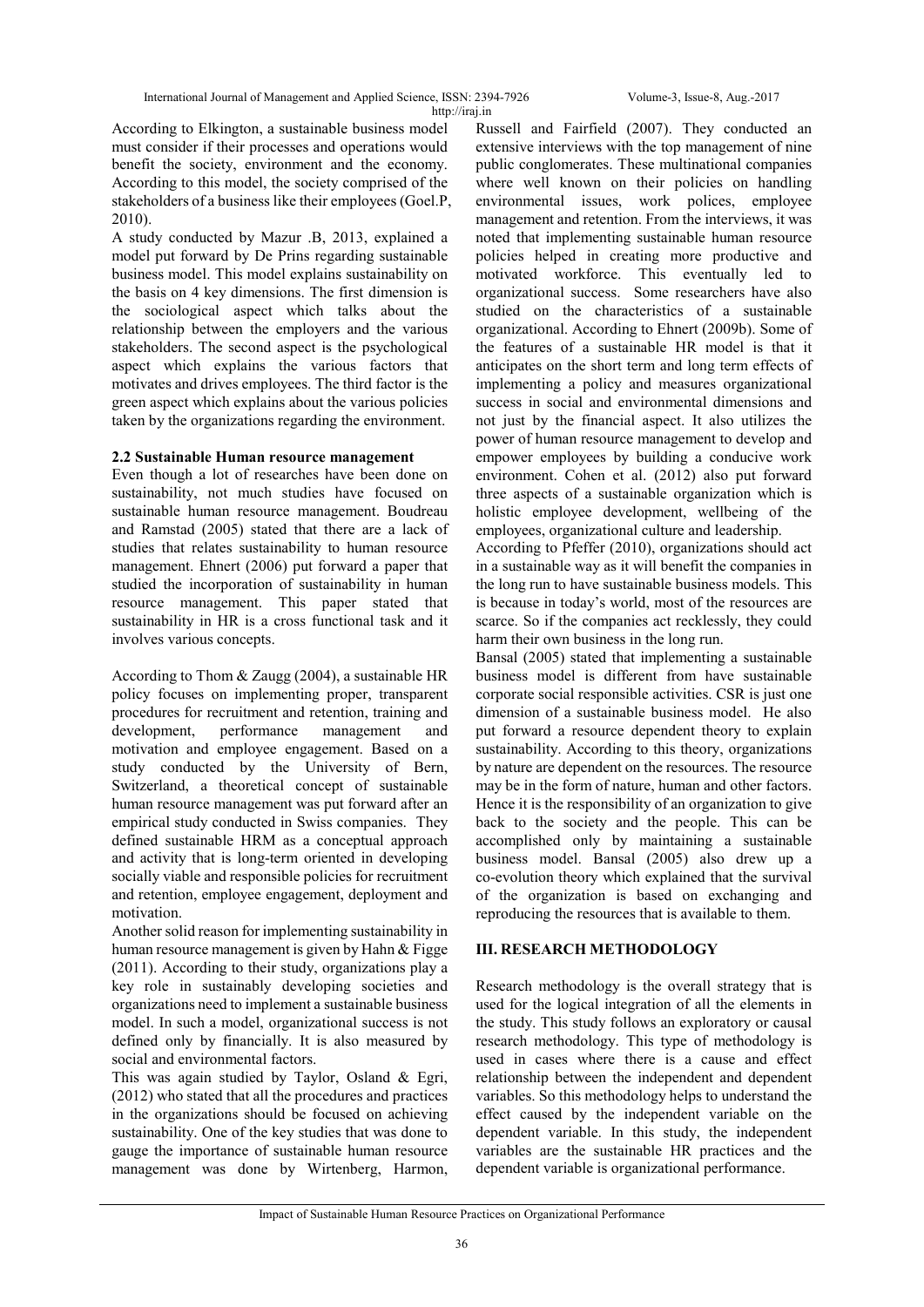International Journal of Management and Applied Science, ISSN: 2394-7926 Volume-3, Issue-8, Aug.-2017 http://iraj.in

#### **3.1 Data collection method**

This study utilized both primary and secondary data. The primary data was gathered with the help of a structured questionnaire. The questionnaires were distributed to 150 respondents. After considering the reliability and the plausibility of the data, 120 completely filled questionnaires were used for data analysis. The secondary data was collected from magazines, articles, journals, PDF's and interviews. Primary and secondary data was interpreted and analyzed to arrive at logical conclusion.

#### **3.2 Data analysis tools**

SPSS tools was used for data analysis. Cronbach's alpha was used to determine the reliability and internal consistency of the questionnaire. Then the data was analyzed used using multiple linear regression. This analysis was conducted to determine the effectiveness of the research model in assessing the impact of sustainable HR practices on organizational performance and also to find out if the impact was significant.

## **3.3 Sampling**

Convenient sampling was used to select the respondents. This is a non-probability sampling method in which the respondents are selected based on their ease of access or reach. The questionnaire was emailed to 150 respondents of a UAE based organization. After considering the reliability and the plausibility of the data, 120 completed questionnaires were chosen.

#### **3.4 Hypothesis**

In order to attain the objectives of the paper, a set of hypothesis are drawn up. This hypothesis is to prove if sustainable HR practices have a significant impact on organizational performance.

H1: Sustainable HR practices have a significant impact on organizational performance

H2: Sustainable HR practices do not have a significant impact on organizational performance.

## **3.5 Research Model**

Figure 1 represents the research model used in this project. The independent variables in this research model are Recruitment and retention, Performance management and motivation, Training and development and Environmental awareness activities. The dependent variable used in this study is organizational performance.

## **IV. ANALYSIS AND INTERPRETATION OF DATA**

## **4.1 Respondent's characteristics analysis**

This section includes the analysis and interpretation of the data collected from the questionnaires. The questionnaire was distributed to 150 respondents.

After ensuring the integrity and the reliability of the data, 120 questionnaires were selected. The first part is the gender, age and experience analysis of the respondents. Out of the 120 respondents, 79 of them were males and the rest 41 were females. This is shown in figure 1 given below.



**employees**

From the figure 2 given below, the age groups of the respondents can be analyzed. Majority of the employees (37) belong to the age group of 35-45. The second group containing majority of the employees were in the age group of 25-35 with 33 employees. The least number of employees were from the above 50 age group with 9 employees



**Figure 2: Graph representing the age analysis of the employees**

From the figure 3 given below, the experience of the respondents can be analyzed. Majority of the employees (52) had an experience in between 5 to 10 years. The second group containing majority of employees had an experience of 0-5 years with 46 employees. The least number of employees were from the above 15 experience group with 6 employees.



**employees.**

**4.2 Reliability analysis of the survey instrument.** The survey instrument used for this study was a structured questionnaire. The questions was drafted by

#### Impact of Sustainable Human Resource Practices on Organizational Performance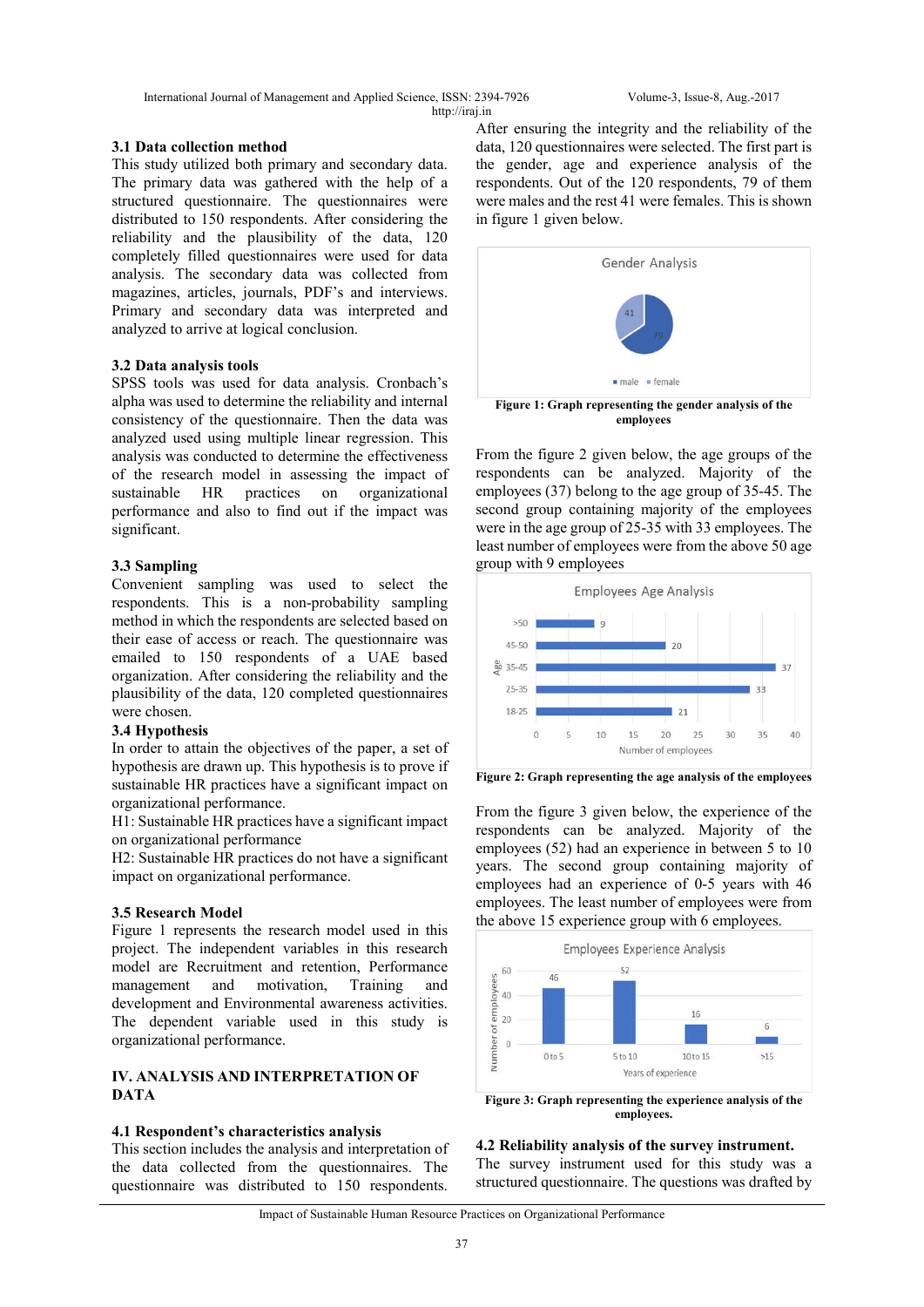International Journal of Management and Applied Science, ISSN: 2394-7926 Volume-3, Issue-8, Aug.-2017 http://iraj.in

using Likert scale. The questions were related to various topics in human resources like recruitment, motivation, training etc. these questions were drafted to gauge the sustainable human resource management practices in organizations and their impact on the organizational performance. Cronbach's alpha was utilized to measure of the reliability and internal consistency of the survey instrument. This method also helps to understand if the items in the questionnaire have shared covariances. According to the output table 1, it can be seen that the Cronbach's alpha is 0.845. This value is greater than the standard value of 0.7 which shows that the questionnaire is reliable and have an internal consistency among the questions. This test showed that all the questions have a shared covariance which proves that they all help to understand and measure the same concept of sustainable HR practices.

**Table 1: Cronbach's Reliability test output**

| Cronbach's Alpha        | N of Items    |  |  |
|-------------------------|---------------|--|--|
|                         |               |  |  |
| $\sim$<br>$\sim$<br>. . | . .<br>$\sim$ |  |  |

4.3 Analysis of the impact of sustainable human resource practices

After checking the reliability and the consistency of the questionnaire, the impact and significance of sustainable human resource practices on organizational performance was analyzed. Multiple regression analysis was used to understand the effect of the. For this study, sustainable practices like HR concepts like training and development, performance management and motivation, recruitment and retention and environmental awareness activities were taken as the independent variables and organizational performance is taken as the dependent variable. Table 2 shows the R square value of the model and this value helps to understand if the research model undertaken is a good fit for the research data and it also explains how much variability of the dependent variable is explained by the independent variable. From table 2, it can be seen that the R square value is 0.641. This means that 64% of the variability of organizational performance can be explained by sustainable human resource practices. **Table 2: Model Summary**

| Model | <b>R</b> Square |       | Adjusted R | <b>Std Error</b> |  |
|-------|-----------------|-------|------------|------------------|--|
|       | R               |       | Square     | of the           |  |
|       | 0.509           | 0.641 | 0.685      | estimate<br>2.68 |  |

Table 3 shows the ANOVA test output which helps in understanding if the independent variables used in this model is effective in predicting the dependent variable. From table 3 it can be seen that the sig value is 0.022 which is less than the standard p value 0.05. So it proves that the independent variables chosen for this

model (training and development, performance management and motivation, recruitment and retention and environmental awareness activities) are helpful in determining the dependent variable which is organizational performance.

**Table 3: ANOVA test output**

| Model        | of<br>Sum<br><b>Squares</b> | Df | Mean<br>Square |       | Sig   |
|--------------|-----------------------------|----|----------------|-------|-------|
| 1.Regression | 32.180                      | 6  | 5.541          | 2.514 | 0.022 |
| Residual     | 108.065                     | 52 | 2.182          |       |       |
| Total        | 140.245                     | 58 |                |       |       |

Table 4 shows the regression test output. This helps to determine the significance and the effect of sustainable human resource practices on organizational performance. It also shows the relationship between sustainable human resource activities and organizational performance. From table 4, it can be seen that the sig value for all the independent variables (training and development (0.037), performance management and motivation (0.015), recruitment and retention (0.013) and environmental awareness activities (0.032)) is lesser that the standard significance value of 0.05 which proves that all these factors are significant and have a significant effect on organizational performance. From table 4, it can also be seen that the beta values for all these factors (training and development (0.599), performance management and motivation (0.573), recruitment and retention (0.443) and environmental awareness activities (0.457)) are positive.

This implies that these factors are positively related to organizational performance. So if the sustainable HR practices increases, organizational performance also increases. On the basis of the analysis performed, the hypothesis H1 stating that sustainable human resource management has a positive and significant influence on the organizational performance can be accepted

**Table 4: Multiple regression output**

| Variables                                                                                  | <b>Unstandardized</b><br>Coefficients |              | Standardized<br>Coefficients |       |          |
|--------------------------------------------------------------------------------------------|---------------------------------------|--------------|------------------------------|-------|----------|
|                                                                                            | B                                     | Std<br>Error | Beta                         | ŧ     | Sig      |
| 1. (Constant)                                                                              | 34,041                                | 3.043        |                              | 6.755 | $\theta$ |
| Recruitment and retention                                                                  | 0.221                                 | 0.107        | 0.443                        | 0.295 | 0.013    |
| Performance management and<br>motivation                                                   | 0.354                                 | 0.325        | 0.573                        | 2.371 | 0.015    |
| Training and development                                                                   | 0.334                                 | 0.068        | 0.599                        | 2.138 | 0.037    |
| Employee<br>$\mathop{\text{in}}$<br>engagement<br>environmental<br>awareness<br>activities | 0.215                                 | 0.095        | 0.457                        | 0.481 | 0.032    |

Impact of Sustainable Human Resource Practices on Organizational Performance

.